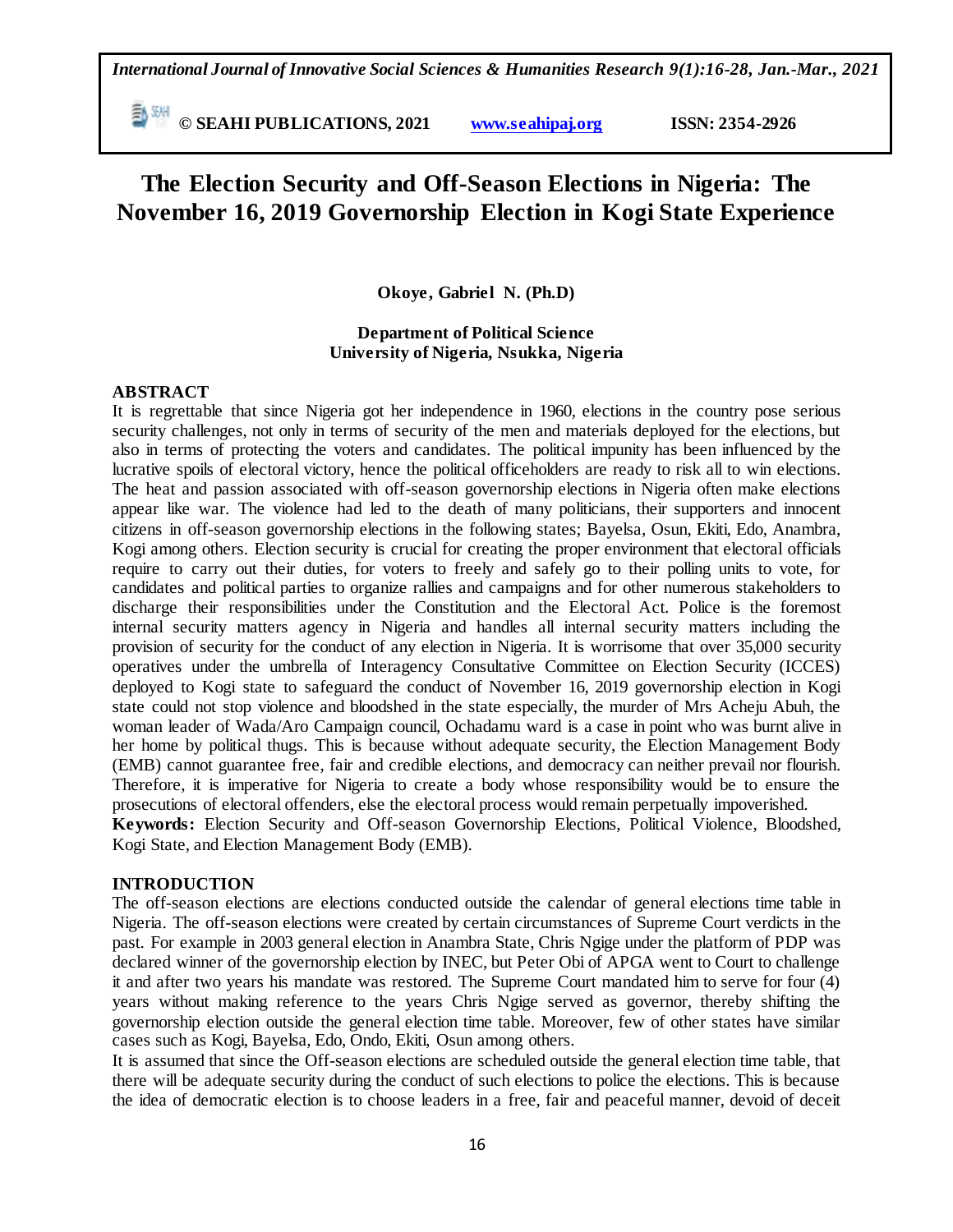and violence. According to Imobighe (2003:7) security has to do with the freedom from danger, fear, anxiety or uncertainty. A secured state is therefore, one that is reasonably free from or not exposed to, external aggression and internal sabotage. He stated that security is normally a priority concern of every nation. This is so because it affects not only satisfying the need of the inhabitants, but also and perhaps more importantly, the fundamental issue of the national survival as a viable entity. It is only under a secure atmosphere that a state can develop and direct its human and material resources towards productive ends.

The November 16, 2019 governorship election in Kogi state had over 30,000 security agencies deployed to the state to enforce law and order and ensure that the election was free, fair and transparent. It is worrisome that, in spite of the number of security agencies deployed for the election, the exercise still witnessed increase of electoral violence. It is perhaps in the light of the foregoing that, the Nation Editorial Newspaper of December 4, 2019 pointed out that the governorship election in Kogi was marred with violence despite the early warning signs and recommendations to relevant actors/agencies in the election process. And it went further to state that police and the Election Management Body (EMB) failed to improve on the lapses from the February 2019 presidential election in Nigeria. The level of violence witnessed and reported during the governorship election was alarming and it raises concerns about the state of our elections, not just in Kogi but as we move ahead towards, attaining sustainable electoral democracy in Nigeria.

It is unfortunate that thuggery and hooliganism have been part of our politics all these years, instead of subsiding, as in other civilized climes, ours appear to be on the increase. Our diverse cultural, historical and religious backgrounds have ensured that these sentiments remain in our body politics and politicians are taking maximum advantage of the situation to the detriment of the people, but if we want, we can bring our democracy to the standard that is accepted internationally. Our aim should be universal suffrage, free and fair elections devoid of cheating, hooliganism, thuggery, militarism among others. But why do our politicians find it so difficult to keep to the rules? What is in this politics that makes them want to subvert the process always and at all cost? Why must our politics be a do-or-die affair? (Ikhioya, 2020:18).

Apart from electoral violence, there are fears of kidnapping and violence against innocent citizens in different parts of the country which had pushed states to seek alternative methods of fighting crime. For example, South West states established the "Western Nigeria Security Network" (code-named in Yoruba as "Amotekun") and other regions have also made moves to establish similar security outfits to make up for the inadequacy of the existing security and law enforcement systems. The centrality of security agencies in Nigeria by the Federal Government was attributed to woeful performance of this body especially in the conduct of off-season elections in Nigeria. It is possible that in a situation where the Federal authorities have interest to control a state, the Federal security agencies could be briefed and used to undermine and manipulate the conduct of elections. So this gives rise to states clamouring for state police.

In any election, authorities take steps to ensure that voters, candidates, poll workers, observers, and other actors involved in an election experience the process free from fear or harm and to ensure that sensitive election materials are kept secured. The specific security requirements for a given election will vary greatly depending on the context. In places with ongoing conflict or where there is a significant potential for violence, securing an election will need to address a multiplicity of factors and will likely involve deploying relatively large numbers of security personnel from police, NSCDC, or military forces, to protect physical locations and individuals. In every election, there will be plans in place for the security, transfer and storage of election materials, especially ballot papers and ballot boxes. The safeguards to any technologies used in the election process should also be adopted to prevent hacking or manipulation (USAID, 2013).

Governor Yahaya Bello was first elected as Kogi governor in 2015, after he was chosen on APC platform as a replacement for the late Abubakar Audu, who originally won the election but died before the result was declared. The independent National Electoral Commission (INEC), on Monday, November 18, 2019, declared the All Progressive Congress (APC) governorship candidate, as the winner of the governorship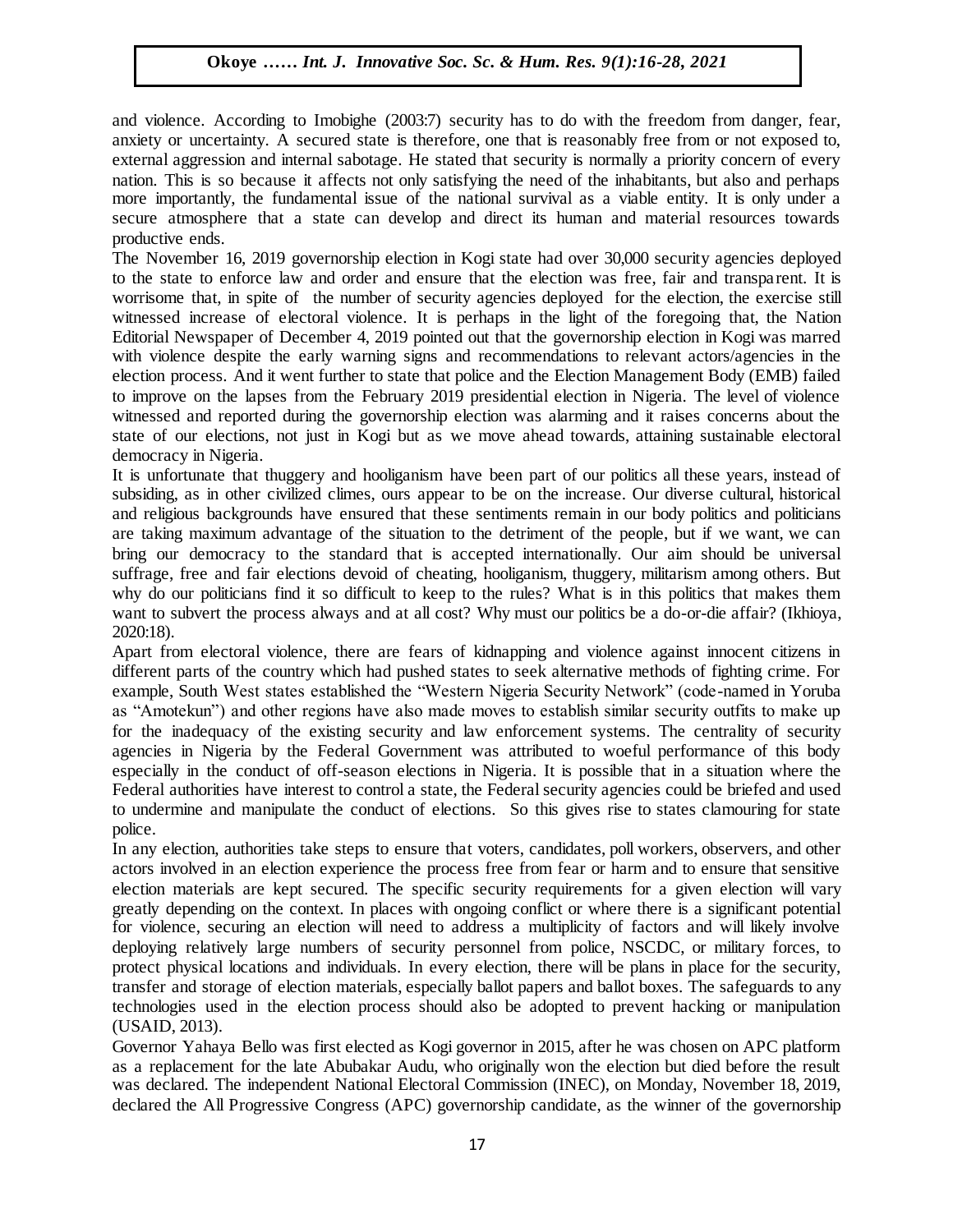election held in Kogi state on Saturday, November 16, 2019. The APC Candidate, polled a total of 406,22 votes to defeat his major opponent, Musa Wada of the Peoples Democratic Party (PDP), who polled 199704 M 189,704 Votes to emerge second. Announcing APC candidate, Yahaya Bello as the winner, INEC's Returning Officer for the election and vice-chancellor of Ahmadu Bello University (ABU), Zaria, Professor Ibrahim Umar, stated that Bello triumphed after scoring the highest number of Votes during the Poll.

roll.<br>Kogi state has 21 Local Government Areas (LGAs) that participated in the November 16, 2019 election. The bitter struggle for power played itself out again in the election, but what passed for election in the state should really worry us as a people about what to expect in 2023 and in the other elections before then. Democracy is a game of numbers, at least in other places. It has no room for reason or rationale. It is supposed to depend on the electorate. In their wisdom they could vote in the best person for any office, just as they could also make the most foolish contender carry the day. The choice is theirs, but in the end they also should not complain about the choice they made or did not make because it is garbage in, garbage out. People get the kind of leadership they deserve. Unfortunately, our politicians do not think gardage out. I copic get the kind of leadership they deserve. Omordinately, our politicians do not think<br>voters are wise enough to decide for themselves, or that they even have a right to vote foolishly. The politicians therefore resort to self-help on Election Day. Unfortunately, too, the self-help is hardly peaceful, because all manner of strong arm tactics come into play (Adegboyega, 2019:20).

There was a lot of violence in the build-up to the election and the state presented a case study in electoral violence. This was particularly so with what appeared to be the premeditated murder of Mrs. Acheju Abuh, the Women Leader of Wada Aro Camapign Council, Ochadamu Ward, who was also the Women Leader for the Campaign Organisation of the Peoples Democratic Party's (PDP) governorship candidate, Musa Wada, on November 18, barely two days after the governorship election. It is inconceivable that people with blood flowing in their veins would kill a fellow human being, and a woman for that matter, the way Mrs Abuh was killed. The woman was in her house, resting, apparently after the long weeks of Campaign that culminated in the November 16, 2019 election when she met her death in the hand of thugs. Arugu & Wosu…… Int. J. Innovative Soc. Sc. & Hum. Res. 8(1):1-11, 2020

#### **Theoretical Perspective of Electoral Security in the Off-Season Elections in Nigeria**

The test of true democratic society has been said time and again, rests on its ability to ensure that the rule of law guiding elections is carried out to the satisfaction of all participants in the exercise. Sadly for us in this part of the world, it seems this vital requirement is far-fetched and is exactly why most of the perpetrators of heinous electoral rigging go unpunished. The security agencies are strategic ally in this respect; hence the urgency and importance of developing and employing security measures so as to prevent, contain or control factors that trigger disorder and violence during elections.

Election Security (ie. Security of election officials and materials) remains a formidable challenge in Nigeria. Nnoli (2006:16) agreed that, National Security is a cherished value associated with the physical safety of individuals, groups, nation-states, together with a similar safety of their other most cherished values. It denotes freedom from threats, anxiety or danger. Therefore, security in an objective sense can be measured by the absence of fear that threat, anxiety or danger will materialize.

Violence has become a political strategy in Nigeria where the unpopular anti-democratic elements impose themselves on the people by force. Nigeria's brand of democracy has become government of the rich, through the manipulation of the poor for the service of the few and exploitation of the majority. Violence is dysfunctional to representative government and draws back the hand of development. Violence has resulted in bloodshed, burning and destruction of properties and casts doubt on the legitimacy of those pronounced winners at the polls. This is because violence undermines electoral integrity. Through the instrumentality of violence, there is enthronement of unconcerned and anti-democratic characters holding the levers of power. Of course, the consequence of this, is the sustained recession witnessed in all areas of our national life (Tade, 2019:17).

Jega (2019) noted that deeply embedded unwholesome practices such as use of money, violence, incumbency powers and a range of electoral malpractices and fraudulent activities in the electoral process grossly undermine its utility as a vehicle for democratic development. Violence is embraced by dominant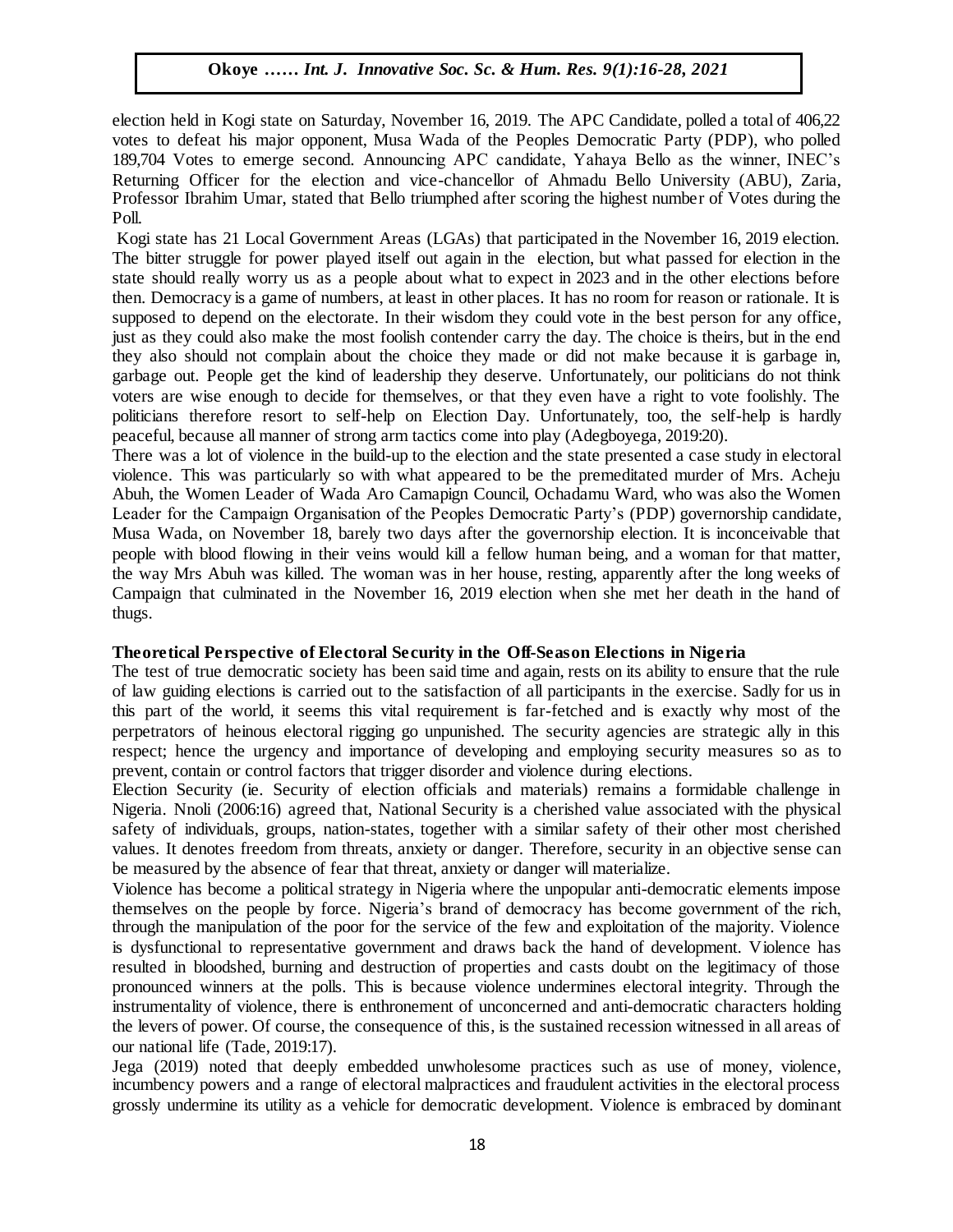political classes to access power for self-actualisation rather than for the betterment of their states and Nigeria. He averred that ritualized elections which lack integrity merely serve to legalize, if not legitimize, access and control of power into executive or legislative arms of government by people legitimize, access and control of power into executive or legislative arms of government by people unconcerned with or indifferent to, the requirements of sustainable democratic development. The implications are that such elections do not produce responsive and representative leadership.

In the light of the above, the prevalence of election violence in a country, determines the level of security In the light of the doove, the prevalence of election violence in a country, determines the level of security<br>to be provided by the security agencies. Countries that do not have the propensity for electoral violence may provide minimal election security. On the other hand, countries with history of electoral violence need to be adequately prepared for development of security personnel to protect both electoral staff and materials. Nigeria has its share of electoral violence since the First Republic, as such each time election materials. Higeria has as share or electorial violence since the First Repaisit, as such each time election.<br>year is approaching, and there is apparent fear of violence. Election Security involves the physical protection and safety of polling units, election materials and electoral personnel both permanent and adhoc-staff before, during and after elections until electoral results are collated and announced.

The political activities stir up in citizens many feelings, emotions and desires which give rise to the formation of different groups with different interests such as institutional interest groups, Associational interest groups, Non-associational interest groups, Anomic interest groups and different political groupings (Parties). The activities of the political parties and other interest groups in Kogi state, shaped the power play in the build-up for election which suggested that there would be violence and bloodshed in the election. To achieve this analysis, "group theory" will be used to analyze the use of thuggery, intimidation, violence and murdering of opposition, by some interest groups. "Group theory" was conceptualized by Truman (1953) as a collection of individuals, which on the basis of one or more shared attitudes, makes certain claims upon other groups in the society for the establishment, maintenance or enhancement of forms of behavior that are implied in the shared attitudes which constitute the interests. In applying this theory, we have to explain the grouping and regrouping of the different political parties and other group interests in the November 16, 2019 Governorship election in Kogi state.

#### **(a) The APC Ruling Party Perspective Interests:**

(a) The All Progressives Congress (APC) Candidate, Governor Yahaya Bello emerged victorious in the November 16, 2019 Governorship election in Kogi state. He was the Youngest Governor in Nigeria and seen as the child of destiny, because as an Ebira from Kogi central was termed an accident, Occasioned by Abubakar Audu's death. The APC perspective according to Rasaq (2009:12) is that the Party went through the meticulous process of picking the right candidate and he was accepted across board and that reflected in the election result. He further stated that the People chose Yahaya Bello as their Governor because they knew about the resources available to him to manage the state and they believed that he has done wonderfully well in managing those resources. They also believed there is a need for him to complete his eight year tenure and consolidate on what he has done and take the state to the next level.

The Party (APC) argued that the people are aware that APC government at the Federal level is doing wonderfully well and the people of Kogi state needed to be on the same page with the Federal Government, so that they can attract more development to the state. The people have seen the PDP spent 16 years in government in Nigeria and they know the destruction the party did to their psyche.

The Party Praised their members for been law abiding members and denounced those oppositions that were calling for the cancellation of Kogi governorship elections held in November 16, 2019 as a result of magnitude of violence witnessed during the exercise. Rasaq (2019: 12) agreed with the above, saying when the judgement was given against APC in Zamfara and Rivers States and APC lost from the National Assembly election, through governorship and House of Assembly because their candidates were not accepted by INEC, PDP members celebrated, stating it was the best that could have happened, but they never complained. When the PDP lost at the Presidential Election Petition Tribunal and the Supreme Court, they condemned the Judiciary and said it is corrupt. That means that it is only when the judgement is in their favour that it is the best.

Despite the irregularities, bloodletting, violence that characterized the Kogi election, President Buhari Congratulated the APC winners and told the losers to go to court, informing everyone that cared to listen that the election were well run. President Buhari was enthusiastic about Kogi election and quickly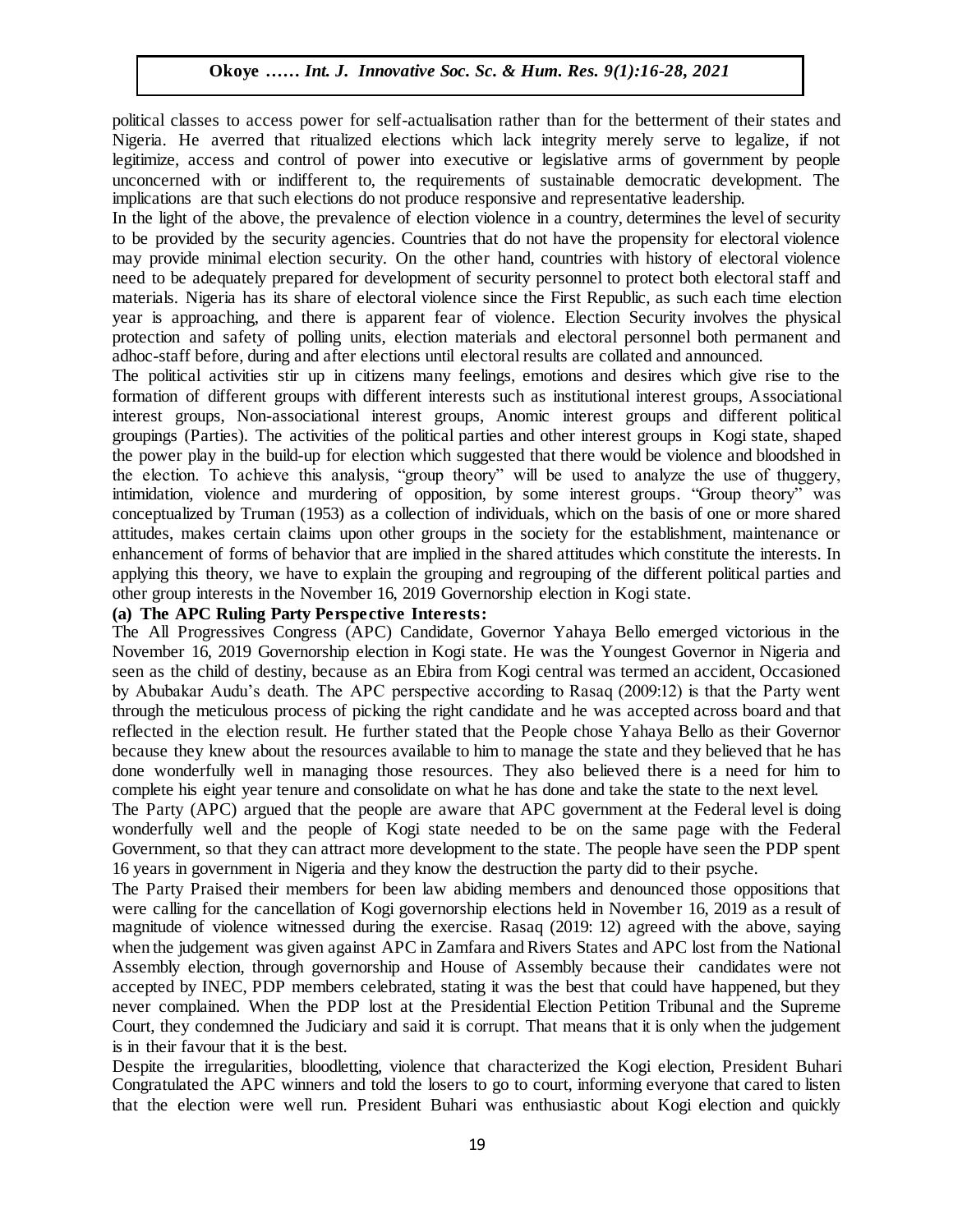embraced the results. He saw the re-election victory of Yahaya Bello as "a race well run and victory well won". He left the contentious issue of just how far the so-called isolated incidents of violence and pockets  $\sim$ of unrest vitiated the victory of the All Progressives Congress (APC) Candidates. Perhaps it would have been unnatural for him to castigate his Party's Victory, seeing that he was elected President on the platform of the same Party and given the regnant and fawning culture of elevating Presidents as leaders of the Party. It would be inconceivable for the Party's undisputed leader to say or do anything that would undermine" his own leadership and diminish his achievements (Akinlotan, 2019:56).

#### **(b) The Opposition Parties' Perspective Interest:**

The opposition perspectives argued that the administration of Governor Yahaya Bello is a government with uncommon disdain for civil servants, one that loved to owe workers' salaries with impunity and without any tangible performance in infrastructural development, despite the huge resources at its disposal. His government was also accused of being intolerant to the voice of the opposition. The opposition Parties thought that the Kogi Guber Poll would be a day of reckoning for Bello, believing that opposition ratties thought that the Rogi Guber F of would be a day of reckoning for Bello, believing that the majority of the people would rise to pay him back notwithstanding the pleadings by the APC emissaries, but the governor proved them wrong. He was eventually declared the winner of the election by INEC.

The hope of his winning the election, therefore, was so remote that a powerful delegation, including The hope of his winning the electron, therefore, was so remote that a powerful delegation, including<br>Nigeria's First Lady, Aisha Buhari, wife of Vice President, Dolapo Osinbajo, governor of Kaduna State Nasir el-Rufia, among others, were drafted by the All Progressives Congress (APC) on a rescue mission to Kogi state to plead with the people for the forgiveness of the governor's perceived many sins, especially the over 17 months salaries allegedly owed the state civil servants. The political heat from the espectany the over 17 months state and political observers to strongly believe, rightly or wrongly, that state made most stakeholders and political observers to strongly believe, rightly or wrongly, that governance has taken a leave from Kogi since Yahaya Bello reputed as the youngest governor took over the saddle of leadership (Kanu, 2019:2).

The opposition perspective is that Kogi people around the world had always dreamt of having a governor The opposition perspective is that Rogi people around the world had always dreamt of having a governor who will launch the state on the national and international stages, a builder and unifier who will collapse the walls of division, a patriotic leader who places service above elections and who is ever ready to give meaning to the lives of Kogi people. They lamented that the incumbent governor of Kogi state does not have the qualities of leadership enumerated above and that is why there are violence and bloodshed in the state.

The highpoint of the killing was when the woman leader of WADA/Aro campaign council, Ochadamu Ward, Mrs Acheju Abuh, was killed after some suspected political thugs burnt her alive in her home. The thugs arrived at Mrs. Abuh's house around 2.00pm and surrounded her house, poured petrol on the building before setting it ablaze. It was a gory death as the attackers shut the doors and window to Mrs Abuh's house during the attack and ensured she didn't have a way of escape (Kanu, 2019: 2). The opposition described the murder of Abuh of PDP as inhumanity to man and called on the Inspector General of Police to investigate the matter and bring those responsible to book and prosecute them.

For the Governor Yahaya Bello's opponents, theirs have been weeping and gnashing of their teeth both on accounts of the scale of electoral loss and of the near dozen lives lost. By the reckoning of the Centre for Democracy and Development (CDD), 10 deaths in the 79 cases of violence and election malpractices were recorded across the 21 Local Government Areas (LGA) in Kogi state. There were supposedly unbiased electoral umpire attempt to shut a candidate on a ground that would ordinarily be deemed flimsy. The case of social Democratic Party (SDP) Candidate, Natasha Akpoti which INEC attempted to shut until the courts stepped in at the last minute to rescue the ticket. The election in Kogi state was democracy by conquest-the conqueror being the Party that had the superior firepower, a contest in which the elector was at best a spectator (Sanya, 2019:19).

It is sad to hear the Police Service Commission saying that security agencies were overwhelmed by hooded demons (fake policemen) that unleashed terror on peaceful voters. While violence is not limited to Nigeria, the crass display of superior aggression by APC and PDP call into question their genuine development agenda for the country beyond the instrumentalisation of violence on the polity. It is perhaps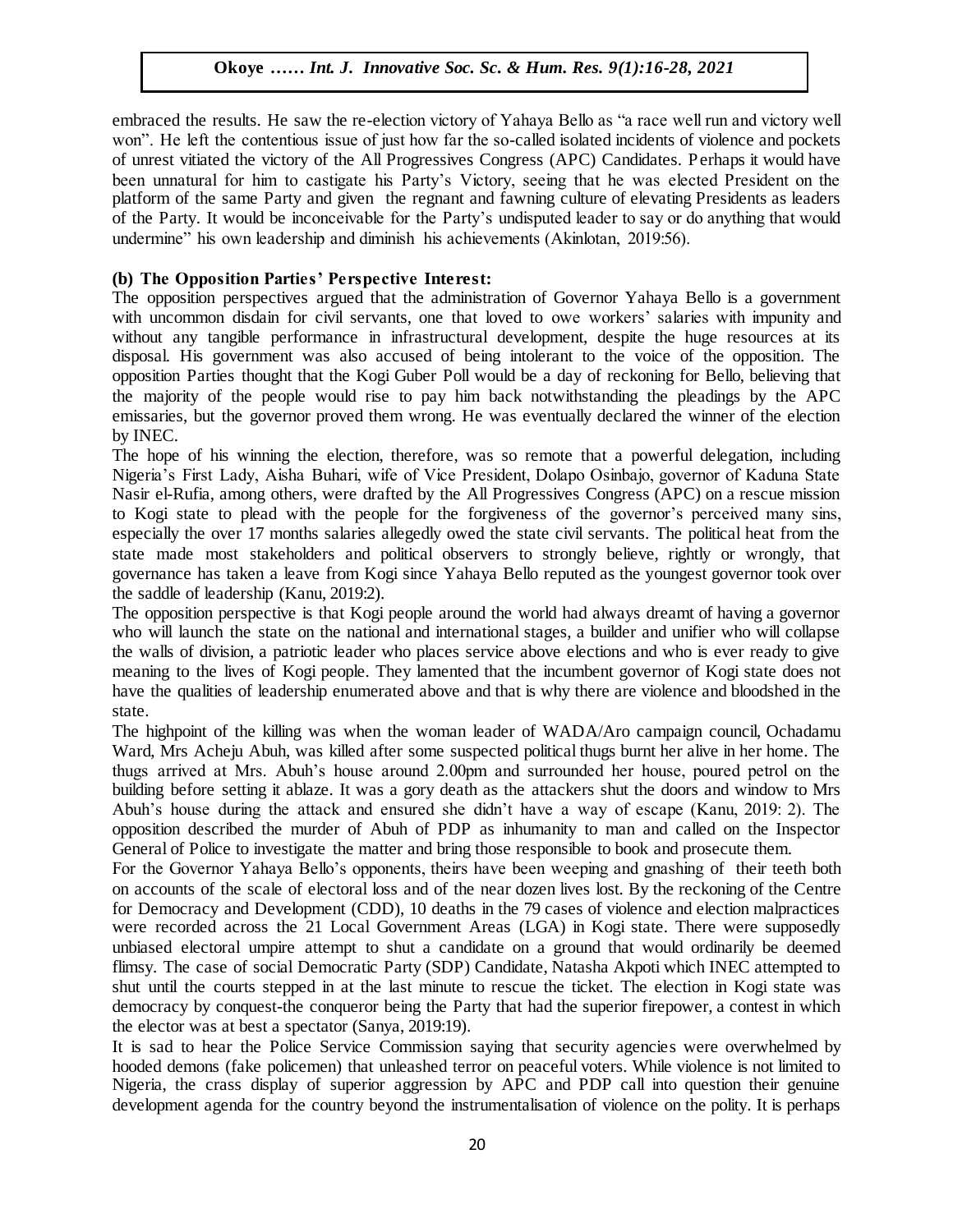in the light of this, the Daily Sun Editorial Newspaper of December 3, 2019 lamented that the Inspector-General of Police, Mohammed Adamu confessed that the police were over-powered by "fake policemen". The argument that the police were over-powered is unconvincing, because ballot boxes were snatched in broad day light in the presence of voters and three or four policemen without the policemen raising a finger. It was not that they tried to apprehend the thugs but failed. It was that they did not try at all. All over the world, policemen almost instinctively in and out of uniform, try to stop lawbreakers. The editorial board argued, for the police to play dead in the face of such open violent attack during an election is the height of insensitivity, a total lack of commitment. Now, the question is who enlisted the fake policemen and armed them enough to be able to overpower the real policemen? In that case, the police should have alerted the nation that what was going to happen on November 16, 2019 was no election but a civil war.

# **MATERIAL AND METHODS**

A research design is a scientific logic that has a link with the data collected with appropriate analytical tools already specified and adopted under methodology. The discussion constitutes a major task that would largely determine the relevance of the work (Obasi, 1999: 106). However, in a descriptive study such as this, its finding must be credible. The key criterion or principle of a good documentary research is found in the notion of trustworthiness and neutrality of its findings or decisions (Bouma and Ling, 2014). Just as a quantitative study cannot be considered valid unless it passes reliability and credibility tests: Trustworthiness entails credibility and transferability, which is the extent to which the findings can be explored in another context (Bassey, 1981: 73-94).

These qualities of a good methodology will help to explain the roles and involvement of different stakeholders and security agencies in the conduct of the Gubernatorial Election in Kogi State. This thesis will help us to unearth the effort of security agencies that participated in the conduct of election in Kogi state, in the maintenance of security for free and fair election.

The technique of content analysis will assist to draw some relevant information or facts that will help validate the research hypotheses. The technique is a scientific means or process of anlaysing or comprehending information or facts scientifically. It is a Universal process of carrying out a research work in order to generate a detailed knowledge of the work under study. This technique will be used to analyze the data collected.

# **Content Analysis**

| S/N                           | Speech/Interview                                               | <b>Number</b><br>of | Security in<br>Election      |  |
|-------------------------------|----------------------------------------------------------------|---------------------|------------------------------|--|
|                               |                                                                | Paragraph           | <b>Off-Season Elections.</b> |  |
| 1                             | The interview of Chief Lanre Rasaq, a chieftain of APC,        | 5                   | 4                            |  |
|                               | "Governorship Election in Kogi", New Telegraph, December       |                     |                              |  |
|                               | 6, 2019.                                                       |                     |                              |  |
| $\mathfrak{D}_{\mathfrak{p}}$ | The Daily Sun Editorial Comment on Governorship Election in    | 8                   | 7                            |  |
|                               | Kogi, "Justice for Salome Abuh", Daily Sun, December 3,        |                     |                              |  |
|                               | 2019.                                                          |                     |                              |  |
| 3                             | The Speech of INEC Chairman, Prof. Mahmood Yakubu to           | 9                   | 8                            |  |
|                               | Security Agencies, "INEC to Security Agencies: your failure to |                     |                              |  |
|                               | act encourages thuggery", Saturday Telegraph, January 11,      |                     |                              |  |
|                               | 2020.                                                          |                     |                              |  |
| 4                             | The Nation Editorial Board on Governorship Election in Kogi    | 7                   | 6                            |  |
|                               | State, "Kogi Elections: Strengthening Early Warning Response   |                     |                              |  |
|                               | Mechanism," The Nation, December 4, 2019.                      |                     |                              |  |
| 5.                            | The Majeed Dahiru in "Electoral Banditry in Buhari's Nigeria   | 5                   | 4                            |  |
|                               | on Governorship Election in Kogi and Bayelsa" Daily Sun,       |                     |                              |  |
|                               | November 27, 2019.                                             |                     |                              |  |
|                               | <b>Total</b>                                                   | 34                  | 29                           |  |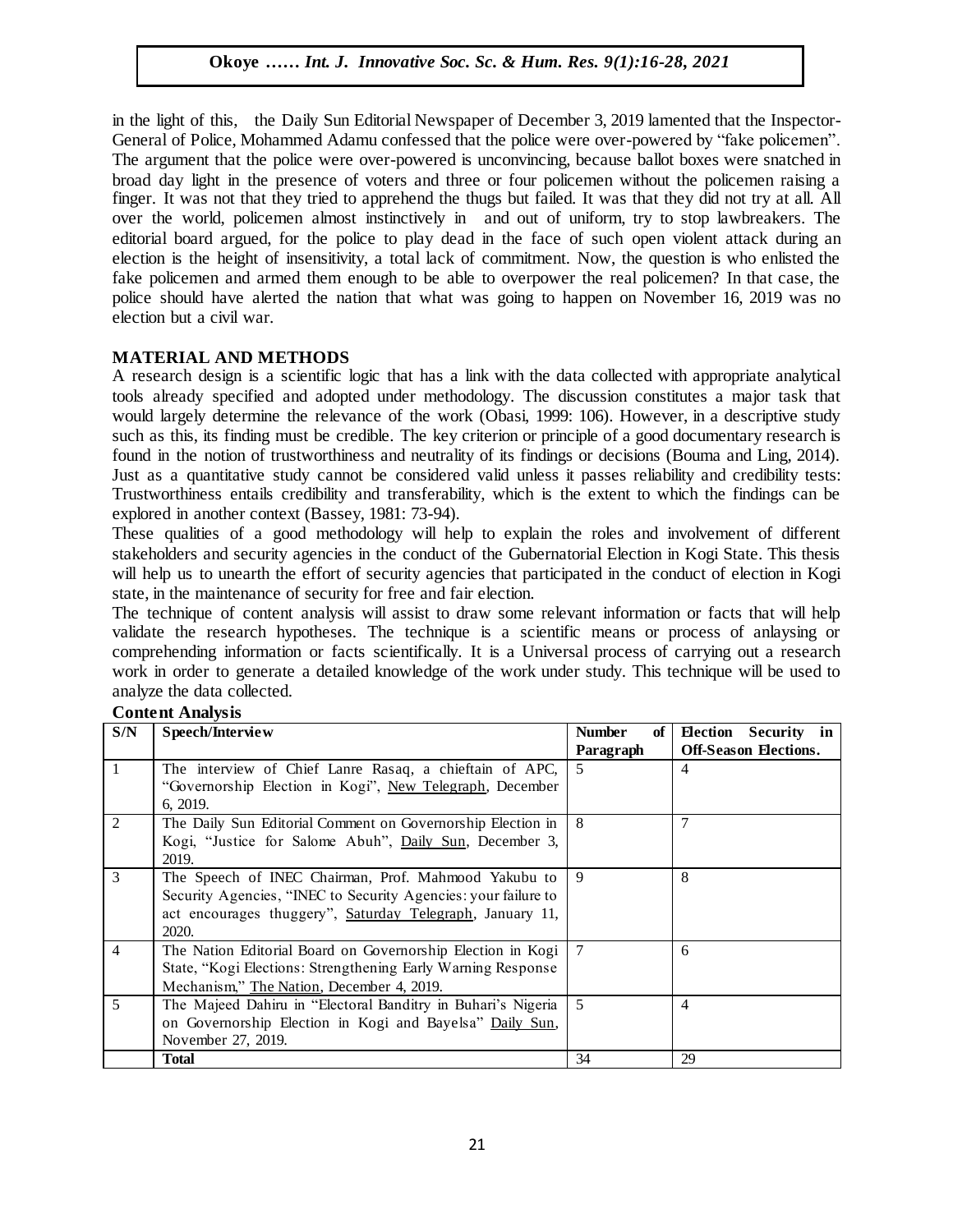From the table above, the empirical research shows that out of 34 paragraphs that focused on the conduct of Governorship Election in Kogi state, 29 emphasized on the issue of Election Security. The empirical or Governorship Election in Kogi state, 29 emphasized on the issue of Election Security. The empirical research findings was that despite the huge investment into security democracy and ensuring that electorates were able to speak with their votes freely and fairly without fear, threat or intimidation in Kogi governorship election, the violence has become a political strategy in Kogi state where the unpopular antidemocratic elements impose themselves on the people by force.

democratic elements impose themselves on the people by force.<br>It is pertinent to note that elections in Kogi State have continued to pose serious security challenges, not only in terms of security of the men and materials deployed for the elections, but also in terms of protecting the voters and candidates. It is a fact that, violence is used to attack the strongholds of opponents, intimidate electorates from coming out to cast their votes in order to reduce the chances of a opponents, infinitiate exectorates from coming out to east their votes in order to reduce the enances or a<br>more popular opponent. This has resulted in bloodshed, burning and destruction of life and properties and casts doubts on the legitimacy of those pronounced winners at the polls. The security agencies who looked the other way as the bandits intimidate the electorates from coming out to cast their votes during Kogi election had failed in their primary responsibility. Moreover, the citizens who sold their votes in Kogi election had falled in their primary responsionly. Moreover, the election who sold their votes in<br>Kogi election for short term gain should be ready to suffer long term pains of being impoverished. It means that, the electorates (people) may likely be the victims of kidnapping, since the Politicians who used and dumped them after election, may no longer care for them.

Security has to do with the freedom from danger, fear, anxiety or uncertainty. This is because the election security has to do with the ricedom from danger, i.e., anxiety of directionity. This is because the election<br>security is the process of protecting the electorates, candidates, the election officials among others, by ensuring free, fair and credible elections in the system. This issue is traceable to police, which is the foremost internal security agency in Nigeria and handles all internal security matters including the provision of security for the conduct of any election in Nigeria. Therefore, the ability of INEC to conduct exposition of seeding for the conduct of any election in Fugeria. Therefore, the ability of fruce to conduct<br>credible election that is adjudged free and fair by the people is largely dependent on the ability of the police to provide adequate Security for the Movement of Men and Materials before, during and after the elections. In Kogi state governorship election, about 35,000 Security agencies was sent to the state, but still it does not stop people from snatching ballot boxes, buying of votes openly, shooting to scare voters on election day or falsifying election figures, bloodshed among others. The bitter struggle for power played itself out again in Kogi election as our politicians do not think voters are wise enough to decide for themselves, or that they even have right to vote foolishly as they resort to self-help on election day. They hire and arm thugs to the teeth to rig-election for them while the Security Operatives were helpless.

The role of Security men in the Kogi governorship off-season election has become source of worry to many political analysts and observers. It is true that the Independent National Electoral Commission (INEC) holds the Key to the credibility of the electoral process; the Commission cannot achieve that without the full collaboration of the security operatives in the conduct of elections. The setting up of the Inter-Agency Consultative Committee on Election Security (ICCES) by INEC is a strategic move to assist in plugging election Security holes and repositioning of the security agencies for the challenges of electoral violence in Nigeria. However, it is a source of worry that ICCES was not able to provide adequate security to stop the violence, bloodshed and electoral fraud that characterized the conduct of governorship election in Kogi State.

#### **Understanding the challenges of Pre -2015 and 2019 Off-season Governorship Election and Security in Kogi State**

It is a matter of deep regret and national calamity that the envisaged new electoral bill passed by the eight (8) National Assembly in 2018 which would have offered Nigeria a new lease of life and by extension the consolidation of her unity did not see the light of the day as the presidency refused to sign into law. This is because if Nigeria must join the comity of advanced democracies in the world and stop her current retrogression, our present crop of political class must rise to the occasion and quickly create the conducive electoral environment for the enthronement of true and genuine democratic principles and norms within the frame work of the constitution.

However, in developing societies, the Wellbeing of the citizens largely depends on the extent to which the democratic institution is strengthened and sustained, especially during Off-season Governorship Election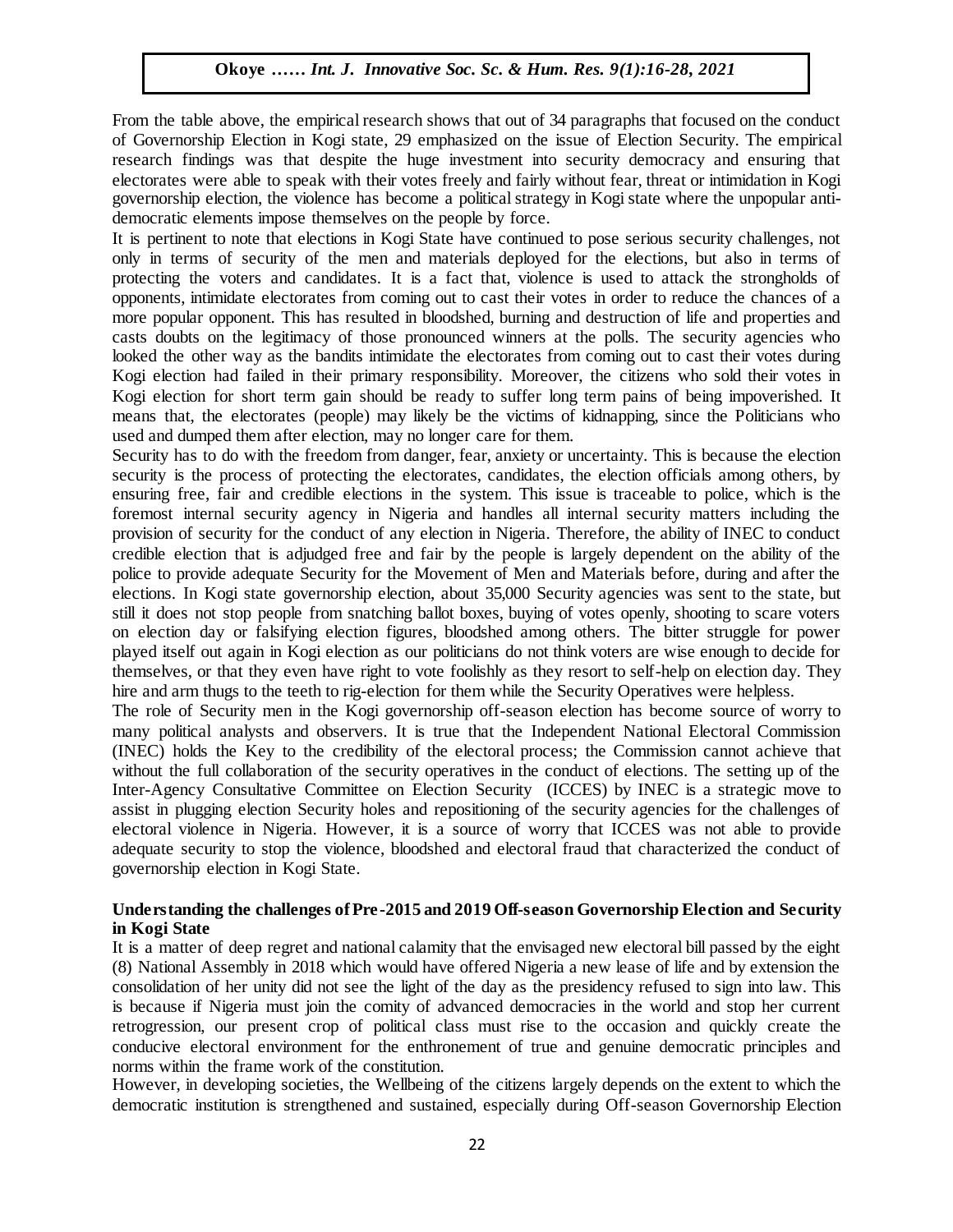in Kogi state. The Off-season election is the election conducted outside the scheduled general election in Nigeria. The election security involves the physical protection and safety of polling units, election materials and electoral officials during and after the elections until election results are collated and materials announced/declared. Jega (2012) agreed that security is indispensable to the conduct of free, fair and credible elections, and that from the provision of basic security to voters at political party rallies and campaigns to ensuring that result forms are protected, the whole electoral process is circumscribed by security considerations.

Electoral Security is crucial for creating the proper environment for electoral staff to carry out their duties, for voters to freely and safely go to their polling units to vote, for candidates and Political Parties to organize rallies and campaigns, and for other numerous stakeholders to discharge their responsibilities under the constitution and the Electoral Act. In planning, coordination and deployment matters pertaining under to electoral processes, well-coordinated security is a fundamental requirement for success. Adequate Security ensures the free movement of electoral staff, voters, candidates, observers and other stakeholders on Election Day, which, in turn adds to the credibility of the electoral process. Similarly, adequate Security is an important Pre-Condition for the deployment of valuable electoral assets and sensitive materials to registration and Polling sites. Adequate security increases the level of participation of political parties, candidates and voters in an election.

In November 21, Pre-2015 Off-season Governorship Election in Kogi State, the APC'S Candidate Abubakar Audu, died on Sunday, November 22, 2015, just as the Independent National Electoral Commission (INEC) was announcing that the Kogi state Governorship Election was in conclusive. The Audu-Faleke ticket won 240,867 votes and the incumbent Governor Idris Wada of PDP won 199,514, a difference of 41,353 votes. However, James Faleke and his sympathizers thought that Faleke should have inherited the votes he won jointly with Audu, pick a running mate and contest as Governor in the December 5, 2015 supplementary elections. Surprisingly, Yahaya Bello who came second during the party primaries with late Audu was adopted as the APC's candidate for the supplementary election. However, Faleke went to court to claim the mandate and lost.

The Nigeria constitution does not expressly provide how to handle a situation where a candidate dies after his election was declared inconclusive even if he was leading with the number of votes already cast (Letan, 2016:57). Section 33 (2) of the Electoral Act 2014 (as amended) says: "If the candidate whose name was submitted to INEC dies or withdraws from the election, the Political Party, which nominated the candidate, shall forward to the commission the name of the aspirant, who scored the second highest number of votes at the primaries as the substitute candidate". Audu's sudden death has opened a new vista in the nation's electoral law. The Electoral Act did provide for the death of a candidate in an election but Audu's scenario was not provided for. What the law provides for was that in the event a candidate dies before an election, the election will be put on hold for 30 days to enable the candidate's party get a replacement. The constitution also provides that in case a duly elected candidate dies or resigns, the law allows that his/her running mate takes over.

Moreover, after the APC's candidate, Abubakar Audu died, the Party was engulfed in crisis of succession. The PDP candidate former Governor Idris Wada and his Party asked INEC to declare them winner of the election since their opponent in the election died. However, INEC conducted the supplementary election in December 5, 2015 and APC's candidate, Yahaya Bello was declared winner of the election. The inauguration ceremony of Yahaya Bello was conducted without a deputy governor because the Unwilling deputy governor elect, James Faleke boycotted the event in continuation of his stand not to be associated with Bello's emergence as replacement for late Abubakar Audu.

November 16, 2019 Governorship Election in Kogi State was contested by twenty-four (24) Political Parties, 21 male candidates and three (3) female candidates. However, the race was between the Ruling All Progressive Congresses (APC) Candidate, Yahaya Bello and Musa Wada of the main Opposition Party, the Peoples Democratic Party (PDP). Other candidates included Natasha Akpoti (Social Democratic Party, SDP), Abdullahi Muhammed (Accord Party), Muhammadul Kabir (African Action Congress), Medupin Ephraim (Alhance for Democracy), Justina Abamida (African Democratic Congress), Ndakwo Tanko (Action Democratic Party), Orugun Emmanuel (Abundant Nigerian Renewal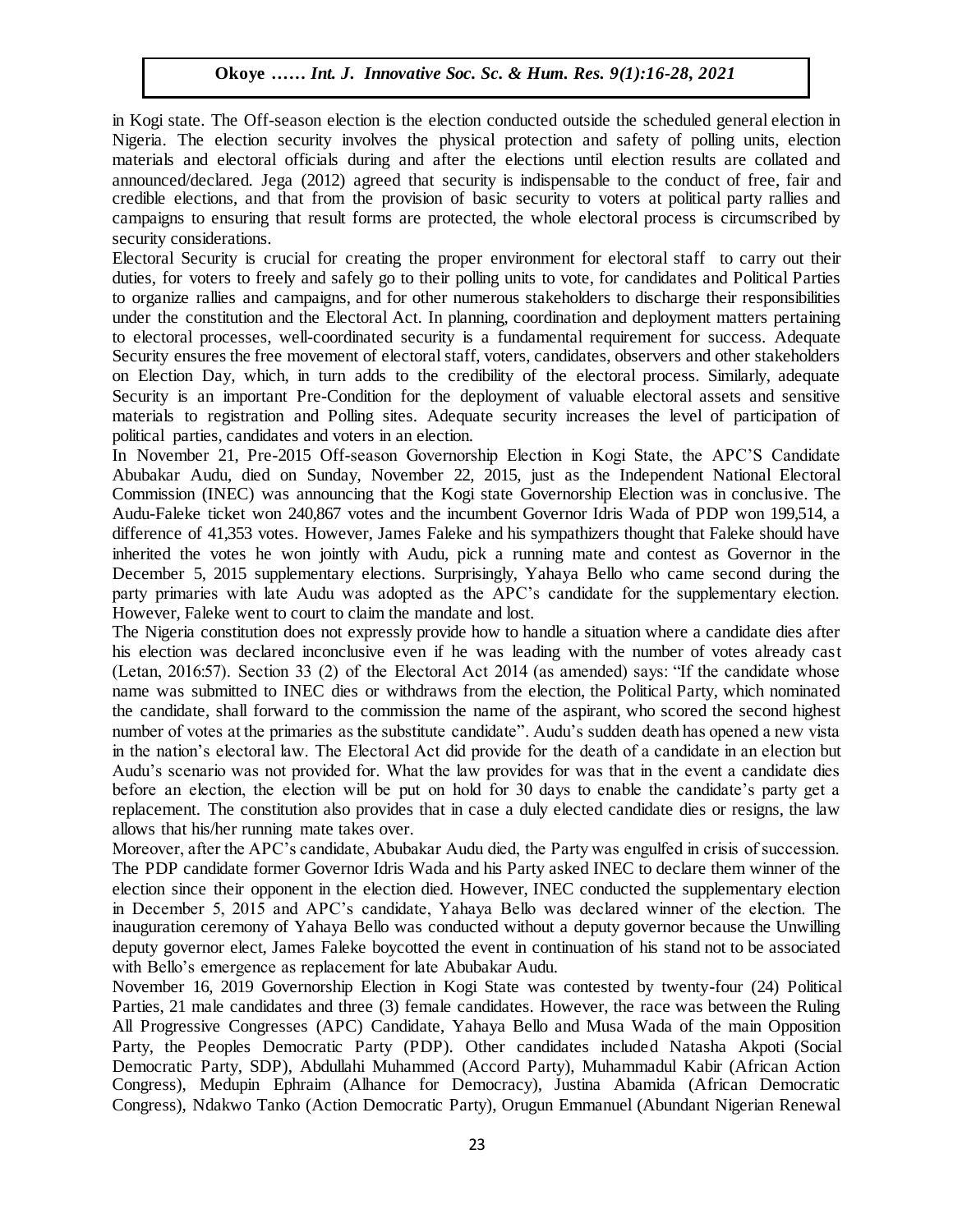Party), Ibrahim Sheikh (All Progressives Grand Alliance), Bello Dele (Grassroots Development Party of Nigeria), Victor Akubo (Green Party of Nigeria), Jimoh Yusuf (Mass Action Joint Alliance), Muhammed Dangana (National conscience Party), Ukwumonu Idachaba (Peoples Party of Nigeria), Moses Drisu (Peoples Progressive Party), Ayodele Ajibola (Peoples Redemption Party), Abdulmalik Adama (Hope Democratic Party), Abdulrazaq Emeje (United Democratic Party), Abuh Omogami (United Progressive Party), Shuibu Seidi (Young Democratic Party), Aisha Audu (Young Progressive Party), Suleiman Mikhail of Zenith (Labour Party) and Alfa Oboy (Justice Must Prevail Party).

In the November 16, 2019 Governorship Election in Kogi State, there was a lot of violence in the build up to the election. Adegboyega (2019:17) lamented that, even the most optimistic observer knew before the November 16, 2019 governorship elections in Kogi state that the polls would be bloody and rambunctious. The police anticipated the looming catastrophe and deployed 35,000 policemen of all rambunctious. shades for the Poll, not even sniffer dogs were left out. If they did not for see danger, why would they have sent such a large number of policemen to Kogi state just because governorship elections were approaching? Is that the way it is in other countries, even African countries? Obviously not. After all, approaching: is that the way it is in other countries, even African countries: Obviously not. After an, some of our political leaders who have had cause to visit some African countries as election observers have come back to tell us stories of how voting would take place till late in the night in some of these countries, with electoral officers sometimes keeping vigil and voters coming to cast their votes at their convenience without any evil befalling either the electoral officers or the election materials. But here, we resolutions while any overleading enter the electron officers of the electron materials. But here, we usually conduct elections in broad daylight; yet, it does not stop people from snatching ballot boxes, buying votes openly, and shootings to scare voters on election days, or falsifying election figures, among other electoral crimes.

It is unfortunate and sad that politics of thuggery, hooliganism and bloodshed played part during the governorship election in Kogi state. The election in Kogi state had all the trappings of war in view of governorship innocent lives that were wasted during the exercise. The example of violence in the governorship election in Kogi state was the way and manner Mrs Acheju Abuh was killed, the Woman leader of Wada Aro Campaign Council Ochadamu Ward, who was also the Women Leader for the campaign Organisation of Eamplagh Council Octadamia Ward, who was also the Women Ecader for the eamplagh Organisation of Peoples Democratic Party (PDP), on November 18, 2019 barely two days after the governorship election. The woman was in her house, resting, apparently after the long weeks of campaign that culminated in the governorship election. The thugs arrived at her residence at about 2.00pm, blocked every exit from the house to ensure that none of the occupants could escape the evil intention they labored in their minds. They then, doused the house in Petol, set it ablaze amidst the booming of guns to scare terrified villagers away.

The blood-thirsty thugs waited, shooting and watching with relish while Mrs Abuh cried from inside the inferno until her voice died out. They left when the entire house had been burnt to ashes, with Abuh in it. Aya (2019:17) the Police Command's spokesperson said that there was a misunderstanding between one Awolu Zekeri, a member of the All Progressive Congress (APC) and one Gowon Simeon, a member of the PDP, both of Ochadamu Ward. He further stated that, Gowon Simeon stabbed Zekeri with a knife and he died on his way to hospital. As a result, angry youths in the area mobilized to the house of one Simeon Abuh of same address, who is an Uncle to the suspect set it ablaze (and) thereby burnt one Salome Abuh, aged 60 years, and three (3) other houses were also burnt. Without doubt, Mrs. Abuh was not the only person killed, whether in the course of the election or the run-up to it. Her murder, however, was too gory to behold and only sadists who are not fit to live among human beings could have done such without batting an eyelid.

In reaction to the above, the Inspector-General of Police claimed that fake Policemen were responsible for the electoral violence in Kogi state. However, the question , how many fake policemen could have over powered 35,000 genuine and seemingly well trained policemen, begs for answer? And if the police inspector-general could say the some politicians were planning to sew police uniforms for thugs to wear on the day of election, what did he do to forestall such? Many people saw video recordings of guns booming freely as if they were bangers, with people in police uniform snatching ballot boxes in Kogi (Adegboyega, 2019:17). The role played by the Inter Agency Consultative Committee on Election Security (ICCES) during the conduct of November 16, 2019 Governorship Election in Kogi State is still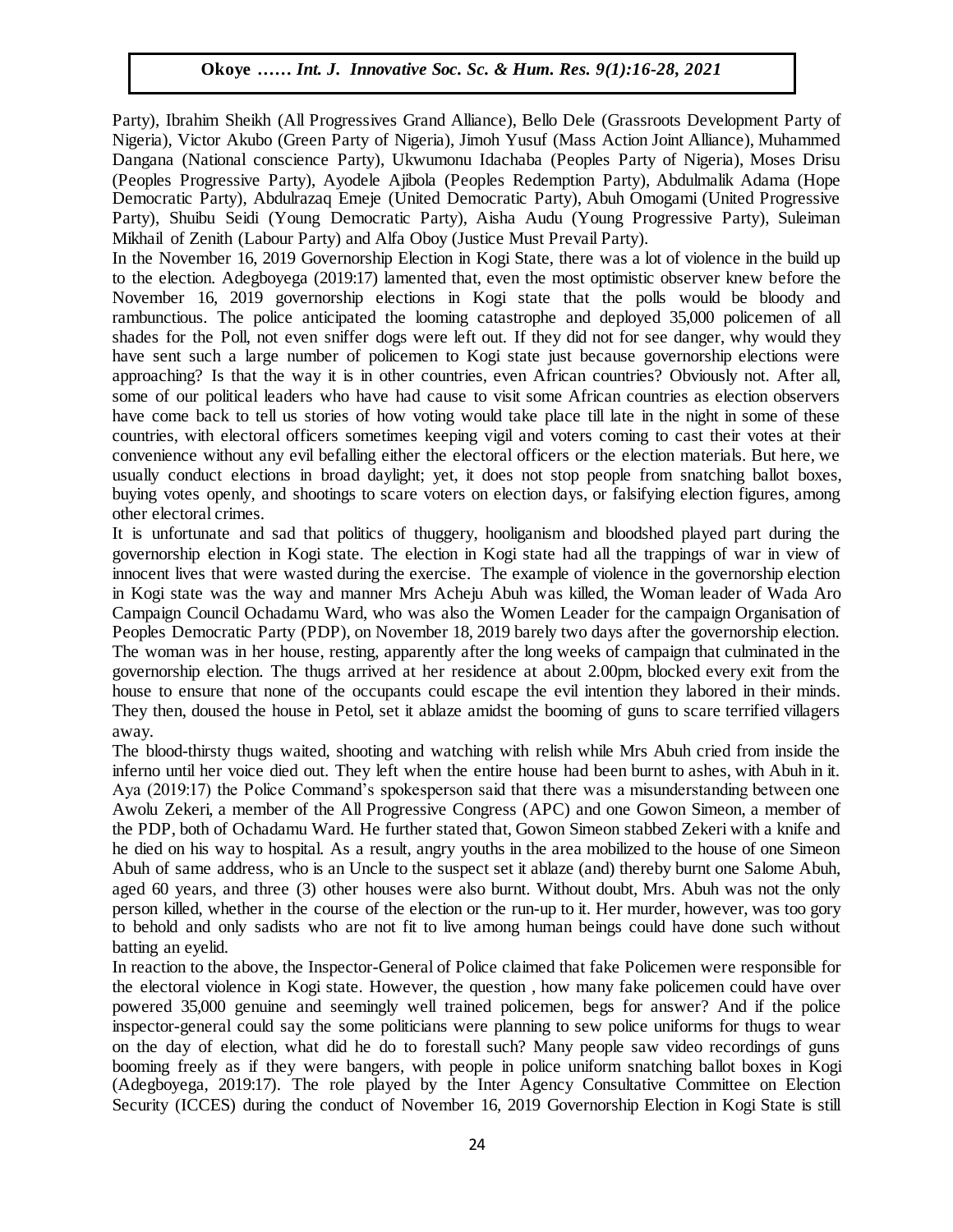source of worry to many Nigerians considering the magnetitude of violence and bloodshed during the election. The ICCES is a consultative platform not a legal structure and it was designed to increase the level of consultation, coordination, and harmonization and managed decentralization of election security/risk management. It is the main agency used by INEC as an advisory body to support the commission to ensure effective security around elections which is critical to the conduct of free, fair and credible elections in Nigeria. The same body (ICCES) was used in Kogi state Governorship election, still violence and bloodshed took the centre stage, so the question is what went wrong during election?

The Independent National Electoral Commission (INEC) announced results in the governorship election in 21 Local Government Area (LGAs) of Kogi state, with the incumbent Governor Yahaya Bello declared winner of the election. Below is the breakdown of results between the three contending parties APC, PDP and SDP.

| S/N             | <b>Local Govt. Area</b>               | <b>APC</b> | <b>PDP</b> | <b>SDP</b>      |
|-----------------|---------------------------------------|------------|------------|-----------------|
| $\mathbf{1}$    | Adavi                                 | 64,657     | 366        | 279             |
| $\overline{2}$  | Ajaokuta                              | 17,952     | 5,565      | 323             |
| $\overline{3}$  | Ankpa                                 | 11,209     | 28,108     | 390             |
| $\overline{4}$  | Bassa                                 | 8,386      | 9,724      | 269             |
| $\overline{5}$  | Dekina                                | 8,948      | 16,575     | 321             |
| $\overline{6}$  | Ibaji                                 | 12,682     | 10,504     | 221             |
| 7               | Idah                                  | 4,602      | 13,962     | 221             |
| $\overline{8}$  | Igalamela Odolu                       | 8,075      | 11,195     | 208             |
| $\overline{9}$  | Ijumu                                 | 11,425     | 7,587      | 223             |
| 10              | Kabba/Bunu                            | 15,364     | 8,084      | 364             |
| 11              | Koton Karfe                           | 14,097     | 9,404      | 657             |
| 12              | Lokoja                                | 19,457     | 11,059     | 772             |
| $\overline{13}$ | Mopa-Muro                             | 4,953      | 3,581      | $\overline{95}$ |
| 14              | Ofu                                   | 11,006     | 12,264     | 531             |
| $\overline{15}$ | Ogori/Magongo                         | 3,679      | 2,145      | 244             |
| 16              | Okehi                                 | 36,954     | 478        | 3,015           |
| 17              | Okene                                 | 112,764    | 139        | 50              |
| $\overline{18}$ | Olamaboro                             | 16,876     | 8,155      | 262             |
| 19              | Omala                                 | 8,473      | 14,403     | 567             |
| 20              | Yagba East                            | 6,735      | 7,546      | 220             |
| 21              | Yagba West                            | 7,868      | 8,850      | 211             |
| $\sim$          | <b>Total</b><br>$\cdot$ $\cdot$<br>D. | 406,222    | 189,704    | 9,443           |

| Table 1. Results of governorship election in 21 Local Government Area (LGAs) of Kogi State |  |  |
|--------------------------------------------------------------------------------------------|--|--|
|                                                                                            |  |  |

**Source:** Pmnewsnigeria.com.

Finally, the term "do or die" affair is still an adequate description for parts of the country's political culture, as youths are frequently manipulated to act as thugs deterring the electoral process. Elections are at the core of the democratic process and to cast their vote is the supreme sovereign right of every citizen. They must be able to do this free from pressure, free from inappropriate influence and free from fear. Therefore, security is indispensable to the conduct of free, fair and credible elections in any society. This is because, electoral security is crucial for creating the proper environment, free from violence, intimidation and bloodshed during and after elections.

#### **CONCLUSION**

A major challenge which has remained persistent across the country, in its quest for improving the electoral processes, is that of ensuring that political campaigns, election logistics and voting processes are characterized by high level of security without which free and fair elections would be a mirage. Electoral security involves the safety of the electoral process and to create an enabling environment to encourage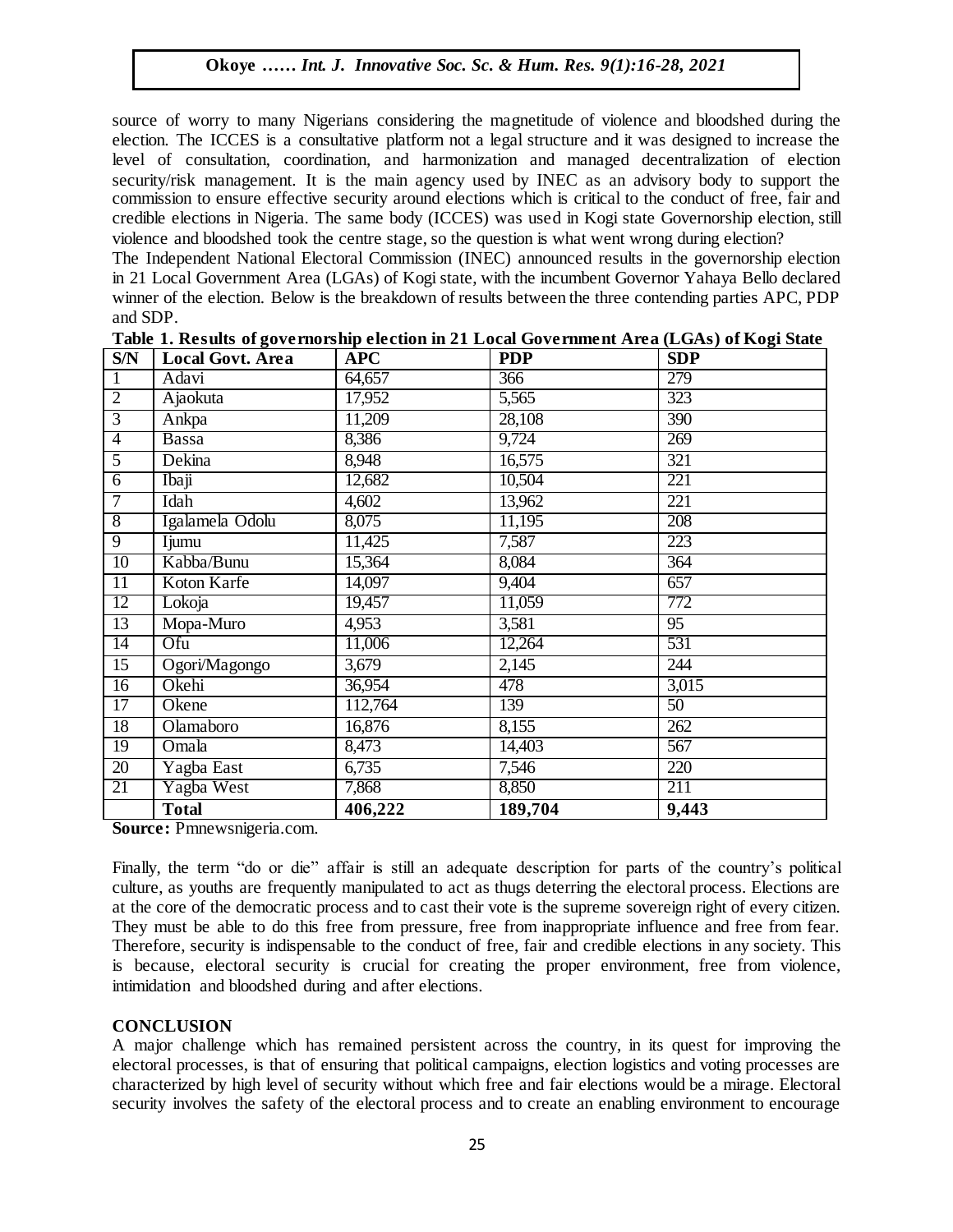citizens to take part in the electoral process without fear and intimidation before election, during and after election activities.

Security is without doubt a key ingredient for an Election Management Body (EMB) to be perceived as effective. This is because effective security is not to be conflated with mere physical presence of security agents. Prior to deployment, there must be proper briefings on roles and responsibilities and deployment must also be professionally executed. Training of staff is also a determinant factor in election outcome and in election security. This is because it is through Professionalism, competence and discipline of the elections staff that candidates and general public are at ease with the way they engage in the electoral processes. Election staff cannot afford to take sides or act in suspicious ways and the same applies to members of the commission. Security concerns in protection of freedom have assumed global dimensions and tackling them now require transnational cooperation and partnership, acts of terrorism ought to concern all (Mahiri-Zaja, 2013: 120).

One point that usually makes me sick is the ferocious manner many of our politicians fight for political offices only to get there and mess up people's lives. People who really intend to serve do not seek political power the way many of our politicians do. If only these politicians devote 50 percent of the  $\frac{1}{2}$ energy they expend fighting for power to good governance, the country would not be in this sorry state, pass. It is bad that even incumbents who should only make election time a time to showcase their achievements in the last four years start jumping from pillar to post and looking for distractions because they have little or nothing to point at as their achievements. People who should naturally have walkover at they have little or nothing to point at as their achievements. People who should naturally have walkover at election time start getting jittery at the approach of the polls.

The bitter struggle for power played itself out again in Kogi and what passed for elections in the state should really worry us as a people about what to expect in future elections. Democracy is a game of numbers, at least in other places. In the electorate wisdom they could vote in the best person for any office, just as they could also make the most foolish contender carry the day, the choice is theirs. But in the end they also should not complain about the choice they made or did not make because it is garbage in garbage out. This is because people get the kind of leadership they deserve. Unfortunately, our politicians do not think voters are wise enough to decide for themselves or that they even have a right to vote foolishly. They hire and arm thugs to the teeth to disrupt the process, ballot-box snatching is the order of the day, where the thugs are confronted by countervailing forces, and they test their strengths, leaving in their trail gory tales. The least result is the maiming of innocent citizens or destruction of properties.

The incumbent President, Muhammadu Buhari has a lot of work to do to bequeath a better electoral legacy to his successors. The election that brought him in, in 2015 was by far better than what we witnessed in Kogi and Bayelsa states. His anti-corruption war has not made a dent on political corruption as yet. However, corruption is not about money or financial issues alone. When people cannot decide their leaders through the ballot box in a democracy because some people have decided to bastardise the process, it is a graver form of corruption. Indeed, there would be less dissipation of energy on fighting economic corruption when elections reflect the will of the people because political leaders would mind their actions, knowing full well that they would return to the people for revalidation of their tenure (Adegboyega: 2019: 17).

It is perhaps in the light of this, that the Daily Sun Editorial Board of March 17, 2020 pointed out that, the Nigeria Police Force (NPF) in its current state cannot do much in the fight against rising criminality in the country without being adequately equipped and remunerated. And in a situation where the criminals are equipped with sophisticated weapons, the police cannot withstand them. The Editorial board advice the Federal Government to carry out the request of the Inspector General of Police (IGP), Mohammed Adamu, during a public hearing organized by the House of Representatives Committee on Police Affairs. He demanded the operational needs of the Nigeria police force (NPF) includes the following: 250,000 assault rifles and ammunition, 1000 Amoured Personnel Carriers (APCs), 774 drones and recruitment of more Personnel to meet the internal security challenges currently facing the country, 2000,000 tear gas canisters and smoke grenades too, 200,000 riot gunners and smoke pistols and 1000 tracking devices. The paper argued that, with less than 400,000 policemen, most of who provide security to our politicians and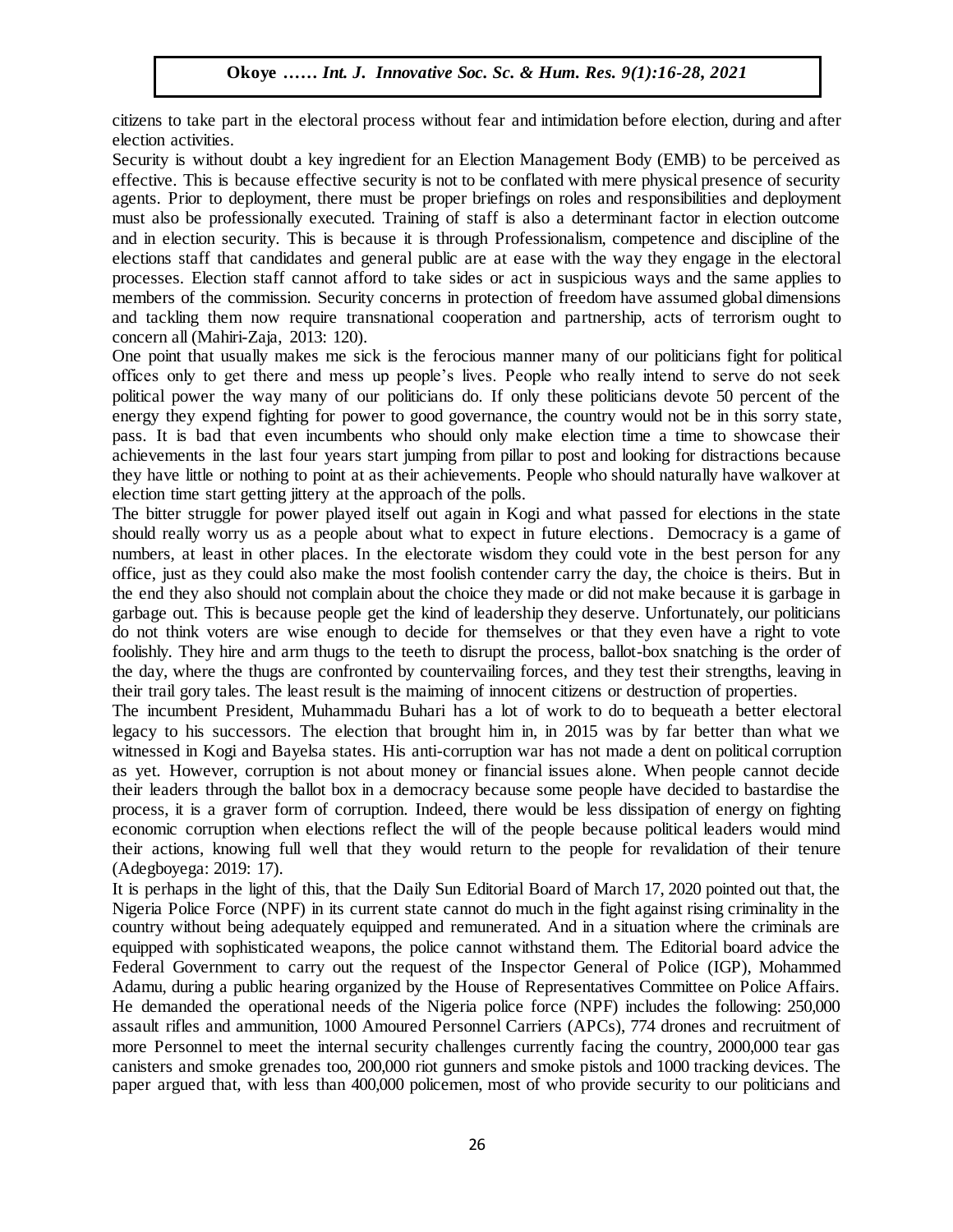their friends, there is no way the force can adequately police about 200 million Nigerians. The current numerical strength of the force is below the United Nations (un) recommended ratio of 1:221.

numerical strength of the force is below the Officent Nations (un) recommended ratio of 1.221.<br>In conclusion, considering the wanton destruction of lives and property in governorship election in Kogi state it would not be out of place to state that the people of Kogi state asked for an election but got war instead. Sadly, what can best be described as the height of man's inhumanity to man played out in Kogi when thugs suspected to be loyal to a political party burnt a PDP women leader, Mrs. Salome Abuh, alive when dugs suspected to be loyal to a political party burnt a 1 DT women leader, twist statione About, anve<br>in her home, leaving only ashes and skull for her family to recover. The cry that justice will not be got cannot be a false alarm judging by the long list of unsolved murders in a country where impunity is king. Why must elections almost always yield death certificates? Why must elections precipitate a harvest of tears, sorrow and blood? There is no doubt that the Nigeria police leads and it is responsible for the deployment and coordination of security personnel on election duties. In the light of the above, the role played by the Inter-agency Consultative Committee on Election Security (ICCES) in Kogi governorship elections is a source of worry to scholars and Nigerians. This is because security in any process allows a situation where members of the general public's freely and fully exercise their democratic rights to elect a norson of their choice. person of their choice.

#### **RECOMMENDATIONS**

Security remains a constant variable throughout the electoral cycle. It is without doubt, a key ingredient in any effective election management. This is because election security defines public and observer's perceptions of the electoral process. However, without security, free and fair elections cannot be guaranteed, democracy can neither prevail nor flourish. Election Security gives people of a country the opportunity to elect their leaders and change a government which fails to deliver. It remains a formidable challenge in Nigeria especially in the conduct of election Kogi state. In the light of this, I make the following recommendations:

- 1. In the light of the security failures, violence, thuggery, bloodshed and general abuse witnessed in the elections, there is need for an urgent passage and implementation of an Electoral Offences Commission Law to address all issues related to electoral abuse. It is imperative for the country to create a body, whose responsibility would be to ensure the prosecution of electoral offenders; else the electoral process would remain perpetually imperiled.
- 2. The Inter-Agency Consultative Committee on Election Security (ICCES) was a novel initiative by INEC to provide platform for more integrated and efficient security management before, during and after the elections. However, the objective of creating ICCES need to be reviewed and strengthened with legislation to empower them to do the right thing without compromising with the ruling party or government in power. This is because for the Election Management Body (EMB) to conduct free, fair and credible elections in the country there must be effective and efficient security system in place.
- 3. There is the urgent need to modernize the operations of Nigeria Police Force (NPF) with moder5n technology as obtained in advanced countries for effective and transparent discharge of their lawful duties. This is because, in an internet age, the operations of the police should be driven by modern technology for an enhanced service delivery.
- 4. There is urgent need for private sector participation in funding the police force. This is why the recent calls for state police make more sense, so the Federal Government must muster the political will to decentralize the police for the states to participate.

#### **REFERENCES**

Adegboyega, T. (2019). "Kogi's New Low," *The Nation*, November 24.

Akinlotan, I. (2019). "Kogi, Bayelsa Polls Demystify Everyone", *The Nation*, November 24.

Aya, W. (2019), "Kogi's New Low", *The Nation*, November 24.

- Bassey, M. (1981). "Pedagogic Research: On the Relative Merits of Search for Generalization and Study of Single Events," *Oxford Review Education 7 (1)*.
- Bouma, G.D. and Ling, R. (2014). *The Research Process,* USA: University Press.